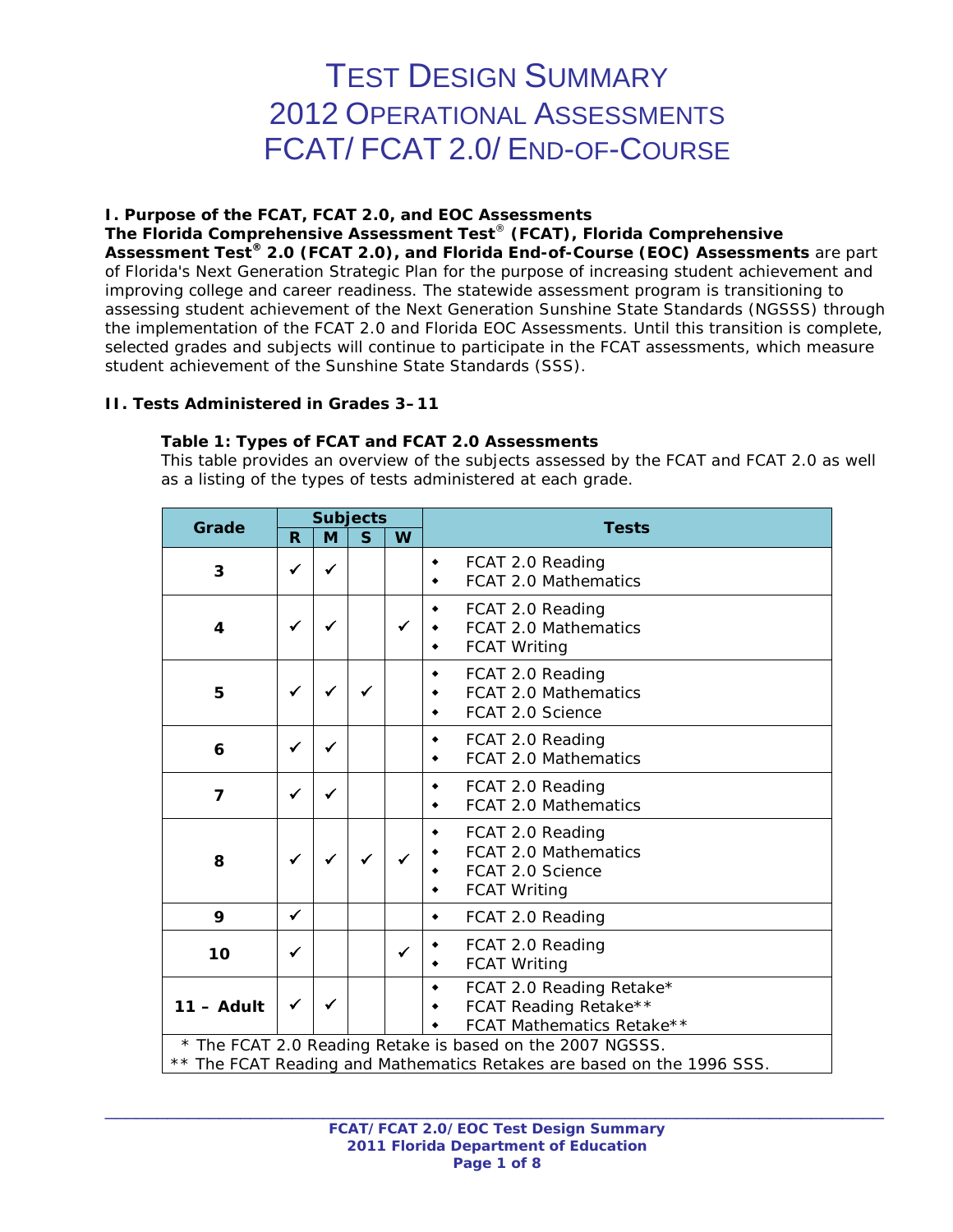# **Table 2: Types of Florida EOC Assessments**

*This table provides an overview of the subjects assessed by the EOC assessments.\* Florida EOC Assessments are not grade-level specific; rather, they are designed to measure student achievement of the NGSSS for specific courses and their equivalents, as outlined in the course descriptions.* 

| <b>Courses</b>                                                           | <b>Tests</b>             |  |
|--------------------------------------------------------------------------|--------------------------|--|
| Algebra 1, Course Number 1200310                                         | Algebra 1 EOC Assessment |  |
| Geometry, Course Number 1206310                                          | Geometry EOC Assessment  |  |
| Biology 1, Course Number 2000310                                         | Biology 1 EOC Assessment |  |
| * The U.S. History EOC Assessment will be field tested during the spring |                          |  |
| semester in selected schools. Operational testing will begin in 2013.    |                          |  |

# **III. Content Categories**

Tables 3–7 present the content categories for FCAT 2.0 Reading, Mathematics, and Science, Algebra 1, Geometry, and Biology 1 EOC Assessments, and FCAT Writing, along with the approximate percentage of raw-score points that will be derived from each content category.

# **Table 3: FCAT 2.0 Reading**

| Grade    | <b>Vocabulary</b> | Reading<br>Application | Literary<br><b>Analysis: Fiction</b><br>& Nonfiction | <b>Informational</b><br><b>Text &amp; Research</b><br><b>Process</b> |
|----------|-------------------|------------------------|------------------------------------------------------|----------------------------------------------------------------------|
| $3 - 7$  | $15 - 25%$        | 25-35%                 | 25-35%                                               | $15 - 25%$                                                           |
| $8 - 10$ | $15 - 25%$        | 20-30%                 | 20-30%                                               | 25-35%                                                               |

# **Table 4: FCAT 2.0 Mathematics**

| Grade | Category                                                      | Percentage |
|-------|---------------------------------------------------------------|------------|
|       | Number: Operations, Problems, and Statistics                  | 50         |
| 3     | Number: Fractions                                             | 20         |
|       | Geometry and Measurement                                      | 30         |
|       | Number: Operations and Problems                               | 45         |
| 4     | Number: Base Ten and Fractions                                | 25         |
|       | Geometry and Measurement                                      | 30         |
|       | Number: Base Ten and Fractions                                | 50         |
| 5     | Expressions, Equations, and Statistics                        | 20         |
|       | Geometry and Measurement                                      | 30         |
|       | Fractions, Ratios, Proportional Relationships, and Statistics | 40         |
| 6     | <b>Expressions and Equations</b>                              | 40         |
|       | Geometry and Measurement                                      | 20         |
|       | Number: Base Ten                                              | 25         |
| 7     | Ratios and Proportional Relationships                         | 25         |
|       | Geometry and Measurement                                      | 30         |
|       | <b>Statistics and Probability</b>                             | 20         |
|       | Number: Operations, Problems, and Statistics                  | 25         |
| 8     | Expressions, Equations, and Functions                         | 40         |
|       | Geometry and Measurement                                      | 35         |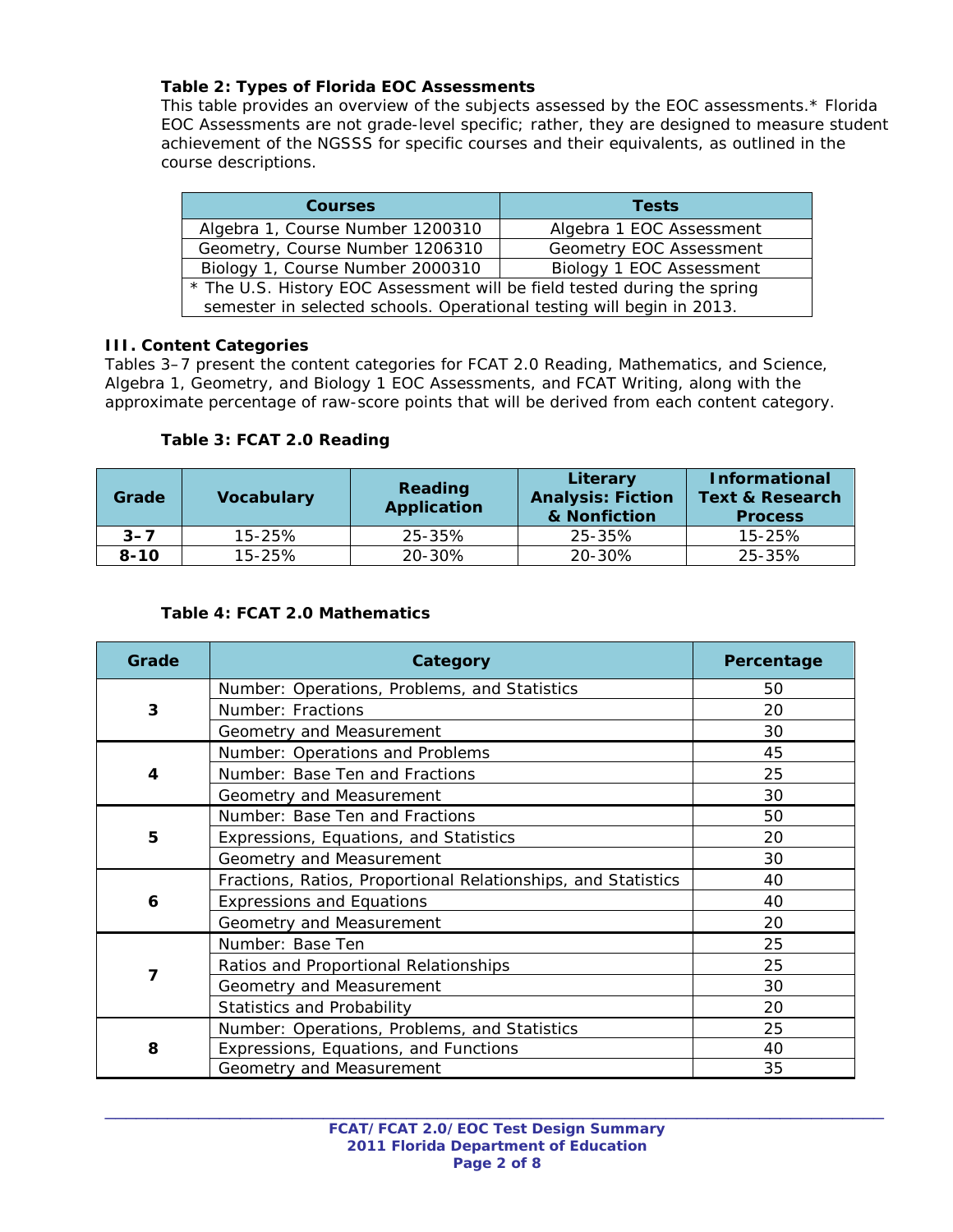#### **Table 5: FCAT 2.0 Science**

| Grade | Nature of<br><b>Science</b> | <b>Earth and Space</b><br><b>Science</b> | <b>Physical Science</b> | Life Science |
|-------|-----------------------------|------------------------------------------|-------------------------|--------------|
| 5     | 17%                         | 29%                                      | 29%                     | 25%          |
|       | 19%                         | 27%                                      | 27%                     | ?7%          |

## **Table 6: Florida EOC Assessments**

| <b>Assessment</b> | Category                                                  | Percentage |
|-------------------|-----------------------------------------------------------|------------|
|                   | Functions, Linear Equations, and Inequalities             | 55         |
| Algebra 1         | Polynomials                                               | 20         |
|                   | Rationals, Radicals, Quadratics, and Discrete Mathematics | 25         |
|                   | Two-Dimensional Geometry                                  | 65         |
| Geometry          | <b>Three-Dimensional Geometry</b>                         | 20         |
|                   | Trigonometry and Discrete Mathematics                     | 15         |
|                   | Molecular and Cellular Biology                            | 35         |
| <b>Biology 1</b>  | Classification, Heredity, and Evolution                   | 25         |
|                   | Organisms, Populations, and Ecosystems                    | 40         |

## **Table 7: FCAT Writing**

*The writing assessment is administered to students in grades 4, 8, and 10. It provides one prompt for each grade to which students are expected to draft a response according to a specific purpose (mode). The student response should integrate the writing elements of focus, organization, support, and conventions. The possible modes of writing used at each grade are presented in the table below.* 

| Grade | <b>Narrative</b><br>Writing to tell a story | <b>Expository</b><br>Writing to explain | <b>Persuasive</b><br>Writing to convince |
|-------|---------------------------------------------|-----------------------------------------|------------------------------------------|
|       |                                             |                                         |                                          |
|       |                                             |                                         |                                          |
| 10    |                                             |                                         |                                          |

#### **IV. Reading Passages**

Proposed reading passages are reviewed by Florida educators for quality and grade-level appropriateness. Criteria for this review can be found in the *FCAT 2.0 Reading Test Item Specifications.* A review is also conducted by a committee of Florida citizens to ensure that the passages are free of bias or cultural insensitivity.

#### **Table 8: Length of FCAT 2.0 Reading Passages**

| Grade | <b>Number of Words per Passage</b> |                |  |
|-------|------------------------------------|----------------|--|
|       | Range                              | <b>Average</b> |  |
| 3     | 100-700                            | 500            |  |
|       | 100-900                            | 500            |  |
| 5     | 200-1000                           | 600            |  |
| 6     | 200-1100                           | 700            |  |
|       | 300-1100                           | 700            |  |
| ឧ     | 300-1200                           | 700            |  |
| 9     | 300-1400                           | 900            |  |
| 10    | 300-1500                           | 1000           |  |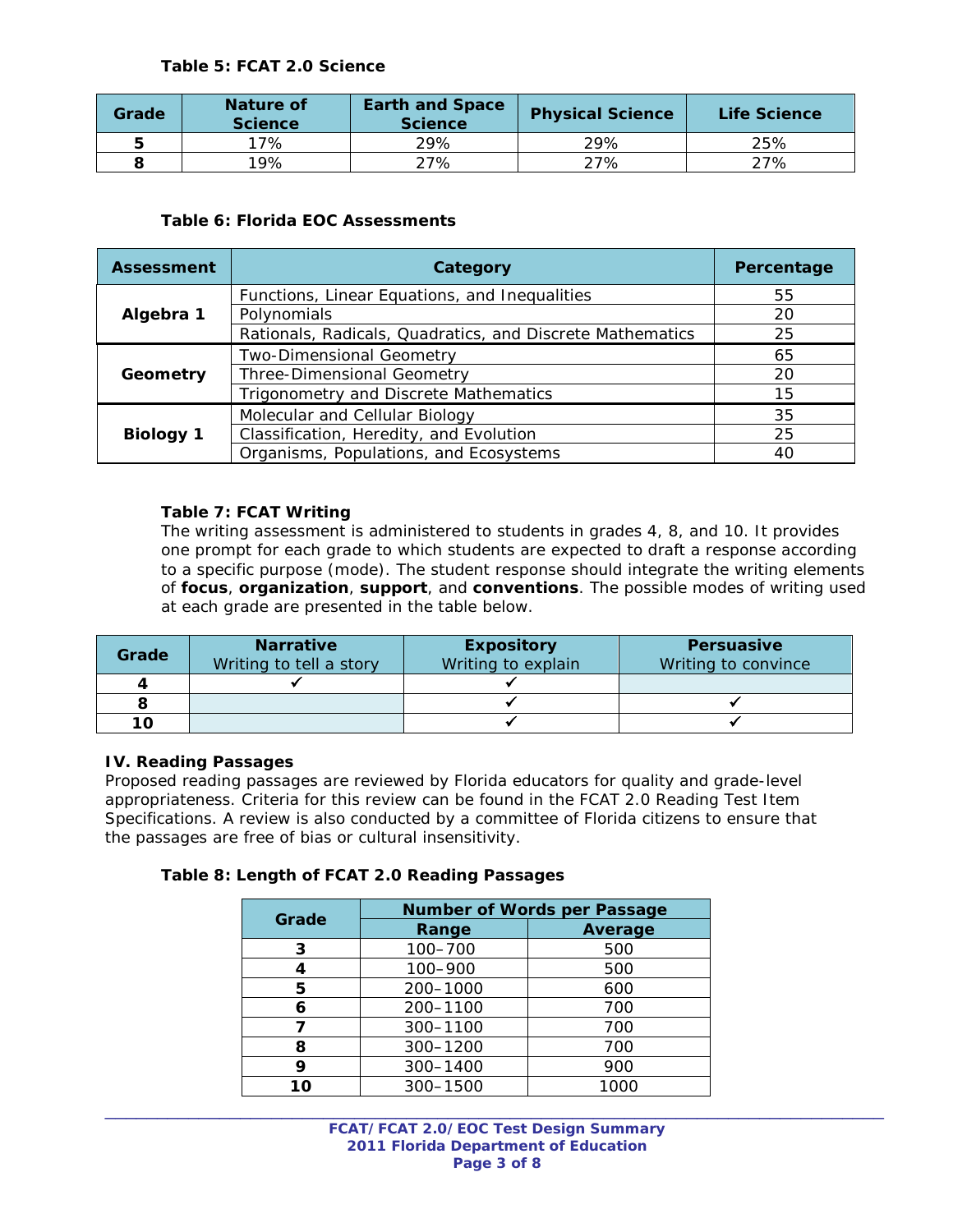# **Table 9: Reading Passage Types and Percentage for FCAT 2.0 Reading**

*Literary passages provide entertainment or inspiration and include fiction, nonfiction, poetry, and drama.* 

*Informational passages are subject-matter centered and the language may be used to*  solve problems, raise questions, provide information, or present new ideas. The context of *these passages includes everyday life outside of the classroom.*

| <b>Literary Text</b><br>Grade |     | <b>Informational Text</b> |  |
|-------------------------------|-----|---------------------------|--|
|                               | 60% | 40%                       |  |
| $4 - 6$                       | 50% | 50%                       |  |
| $7 - 8$                       | 40% | 60%                       |  |
| $9 - 10$                      | 30% | 70%                       |  |

## **V. Cognitive Complexity**

<span id="page-3-0"></span> $\overline{a}$ 

FCAT, FCAT 2.0, and EOC assessment items are classified using a model with origins in the works of Dr. Norman Webb<sup>[1](#page-3-0)</sup> on depth of knowledge and the cognitive classification system used for the National Assessment of Educational Progress (NAEP). With this system, items are classified on the cognitive demand inherent in the test item, not on assumptions about the student's approach to the item.

Low-complexity items rely heavily on recall and recognition. Moderate-complexity items require more flexible thinking and may require informal reasoning or problem solving. High-complexity items are written to elicit analysis and abstract reasoning. Tables 10-12 and 19 present the range for the percentage of raw-score points by cognitive complexity level on each FCAT, FCAT 2.0, and EOC assessment.

**Note:** Although a table is not included for FCAT Writing, the FCAT Writing prompt is a high cognitive complexity performance task administered at grades 4, 8, and 10.

| Grade   | Low       | <b>Moderate</b> | <b>High</b> |
|---------|-----------|-----------------|-------------|
| 3       | $25 - 35$ | $50 - 70$       | $5 - 15$    |
|         | $20 - 30$ | $50 - 70$       | $10 - 20$   |
| $5 - 7$ | $15 - 25$ | $50 - 70$       | $15 - 25$   |
| $8 - 9$ | $10 - 20$ | $50 - 70$       | $20 - 30$   |
| 10      | $10 - 20$ | $45 - 65$       | $25 - 35$   |

#### **Table 10: Percentage of Points by Cognitive Complexity Level for FCAT 2.0 Reading Assessments**

<sup>1</sup> Webb, Norman L. and others. "Web Alignment Tool" 24 July 2005. Wisconsin Center of Educational Research. University of Wisconsin-Madison. 2 Feb. 2006. [http://www.wcer.wisc.edu/WAT/index.aspx.](http://www.wcer.wisc.edu/WAT/index.aspx)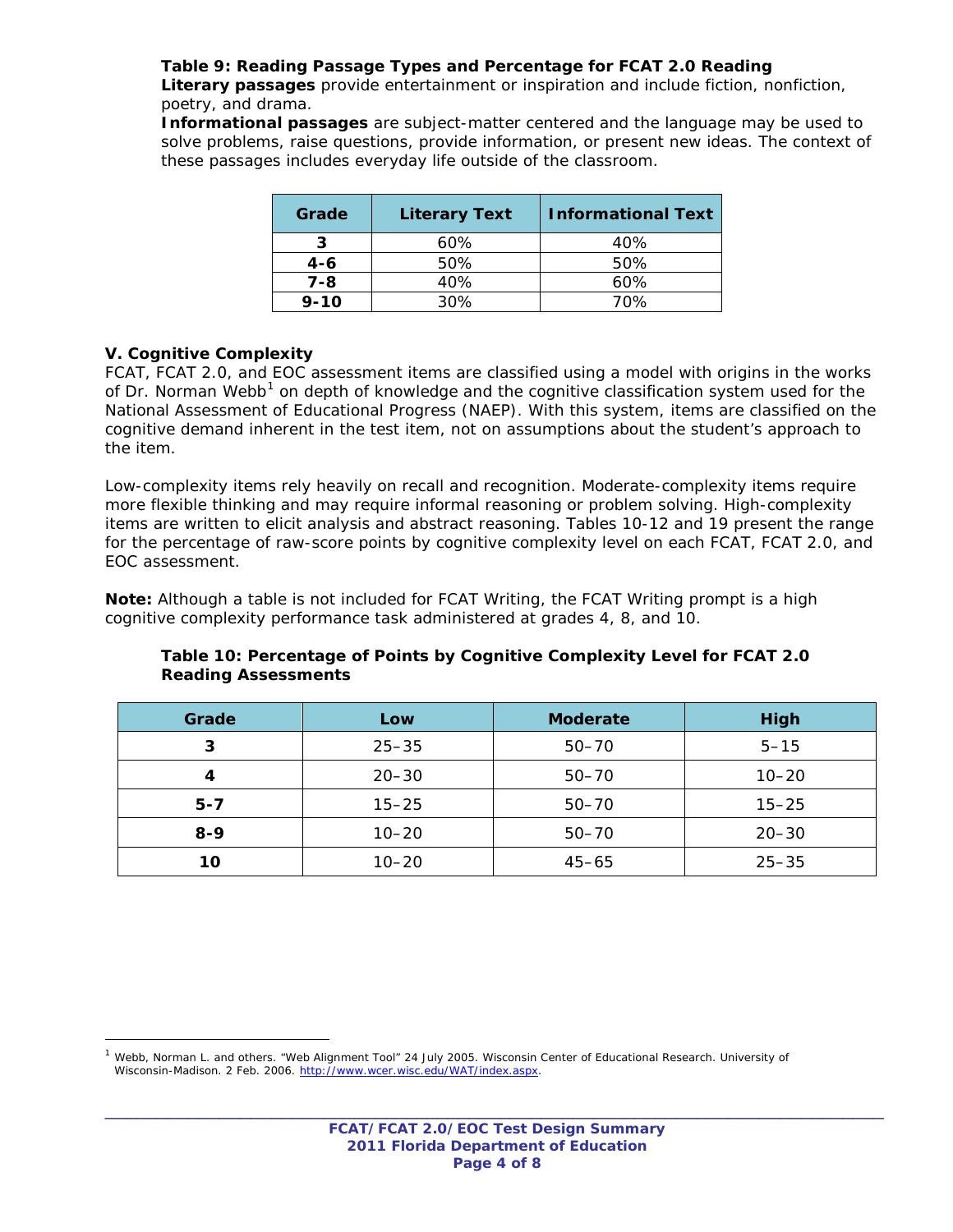# **Table 11: Percentage of Points by Cognitive Complexity Level for FCAT 2.0 and EOC Mathematics Assessments**

| Grade     | Low       | <b>Moderate</b> | High      |
|-----------|-----------|-----------------|-----------|
| $3 - 4$   | $25 - 35$ | 50-70           | $5 - 15$  |
| $5 - 8$   | $10 - 20$ | 60-80           | $10 - 20$ |
| Algebra 1 | $10 - 20$ | 60-80           | $10 - 20$ |
| Geometry  | $10 - 20$ | 60-80           | $10 - 20$ |

# **Table 12: Percentage of Points by Cognitive Complexity Level for FCAT 2.0 Science and EOC Assessments**

| Grade            | <b>Low</b> | <b>Moderate</b> | High      |
|------------------|------------|-----------------|-----------|
| 5                | $10 - 20$  | 60-80           | $10 - 20$ |
|                  | $10 - 20$  | 60-80           | 10-20     |
| <b>Biology 1</b> | $10 - 20$  | 60-80           | $10 - 20$ |

## **VI. Test Length and Item/Prompt Types**

## **Table 13: Duration of Test**

*The table below displays the number of minutes allowed for the 2012 regular test takers. With the exception of FCAT Writing, which is administered in one session, all tests are administered in two sessions.*

| Grade            | Reading | <b>Mathematics</b> | <b>Science</b> | Writing |
|------------------|---------|--------------------|----------------|---------|
| 3                | 140     | 140                |                |         |
| 4                | 140     | 140                |                | 45      |
| 5                | 140     | 140                | 160            |         |
| 6                | 140     | 140                |                |         |
| 7                | 140     | 140                |                |         |
| 8                | 140     | 140                | 160            | 45      |
| 9                | 140     |                    |                |         |
| 10               | 140     |                    |                | 45      |
| Algebra 1        |         | 160                |                |         |
| Geometry         |         | 160                |                |         |
| <b>Biology 1</b> |         |                    | 160            |         |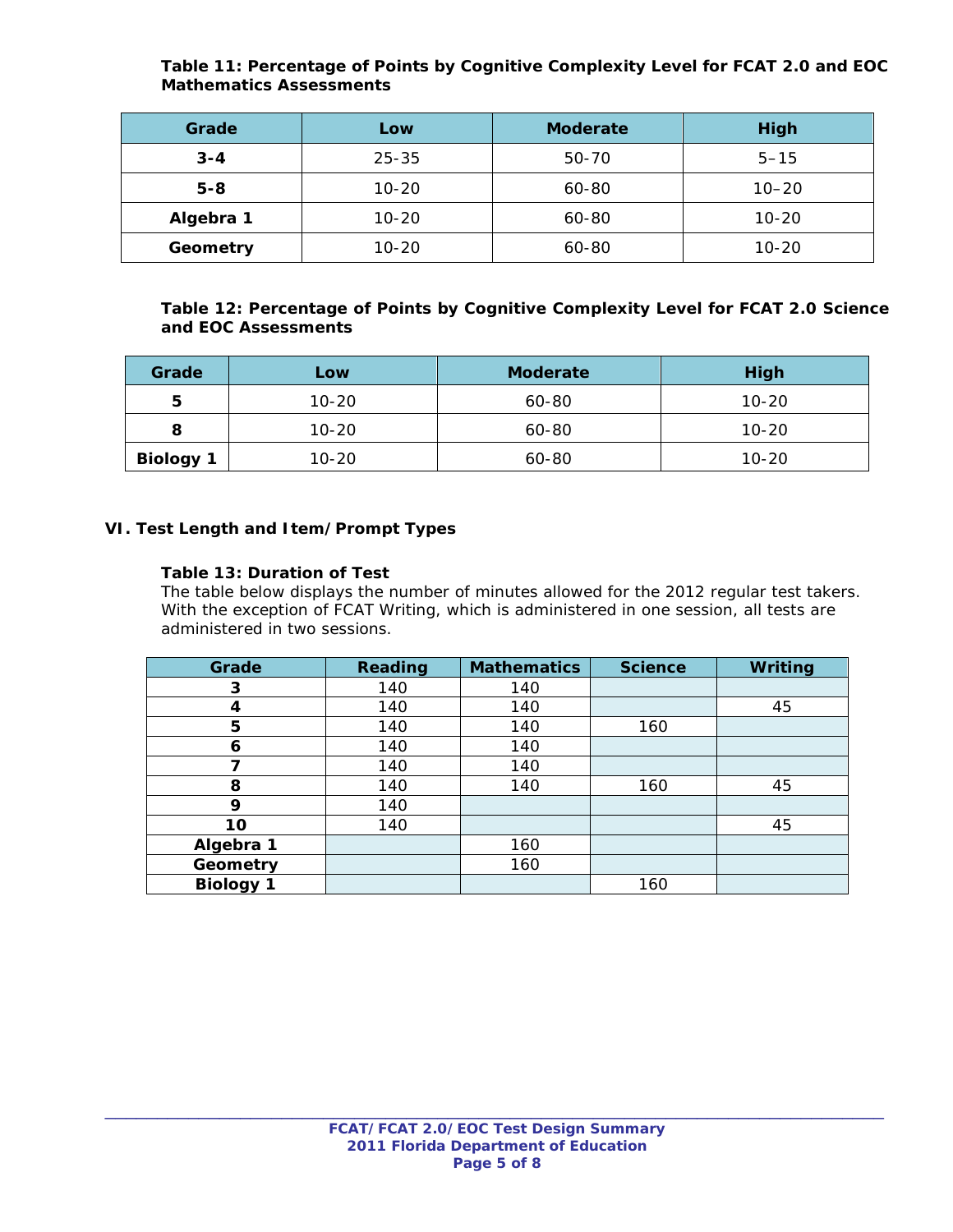# **Table 14: Length of Tests**

*This table provides an approximate range for the number of items on each test.*

| Grade                                                                                   | <b>Reading</b> | <b>Mathematics</b> | <b>Science</b> | <b>Writing</b> |
|-----------------------------------------------------------------------------------------|----------------|--------------------|----------------|----------------|
| 3                                                                                       | $50 - 55$      | $50 - 55$          |                |                |
| 4                                                                                       | $50 - 55$      | $50 - 55$          |                | 1 prompt       |
| 5                                                                                       | $50 - 55$      | $50 - 55$          | $60 - 66$      |                |
| 6                                                                                       | $50 - 55$      | $50 - 55$          |                |                |
|                                                                                         | $50 - 55$      | $50 - 55$          |                |                |
| 8                                                                                       | $50 - 55$      | 60-65              | $60 - 66$      | prompt         |
| 9                                                                                       | $50 - 55$      |                    |                |                |
| 10                                                                                      | $50 - 55$      |                    |                | 1 prompt       |
| Algebra 1                                                                               |                | 60-65              |                |                |
| Geometry                                                                                |                | 60-65              |                |                |
| <b>Biology 1</b>                                                                        |                |                    | 60-66          |                |
| Note: Approximately 6-10 items on all of the tests listed above are experimental (field |                |                    |                |                |
| test) and are included in the ranges above but are not included in students' scores.    |                |                    |                |                |

#### **Table 15: Item Types and Numbers**

*This table gives ranges for the approximate number of items by item type.* 

| Grade                   | <b>Reading</b> | <b>Mathematics</b>   | <b>Science</b> | Writing  |
|-------------------------|----------------|----------------------|----------------|----------|
| 3                       | 50-55 MC       | 50-55 MC             |                |          |
| $\overline{\mathbf{4}}$ | 50-55 MC       | 35-40 MC<br>10-15 GR |                | 1 prompt |
| 5                       | 50-55 MC       | 35-40 MC<br>10-15 GR | 60-66 MC       |          |
| 6                       | 50-55 MC       | 35-40 MC<br>10-15 GR |                |          |
| $\overline{7}$          | 50-55 MC       | 35-40 MC<br>10-15 GR |                |          |
| 8                       | 50-55 MC       | 35-40 MC<br>20-25 GR | 60-66 MC       | 1 prompt |
| 9                       | 50-55 MC       |                      |                |          |
| 10                      | 50-55 MC       |                      |                | 1 prompt |
| Algebra 1               |                | 35-40 MC<br>20-25 FR |                |          |
| Geometry                |                | 35-40 MC<br>20-25 FR |                |          |
| <b>Biology 1</b>        |                |                      | 60-66 MC       |          |

**Key**

GR – Gridded-Response

MC – Multiple-Choice

FR – Fill-in Response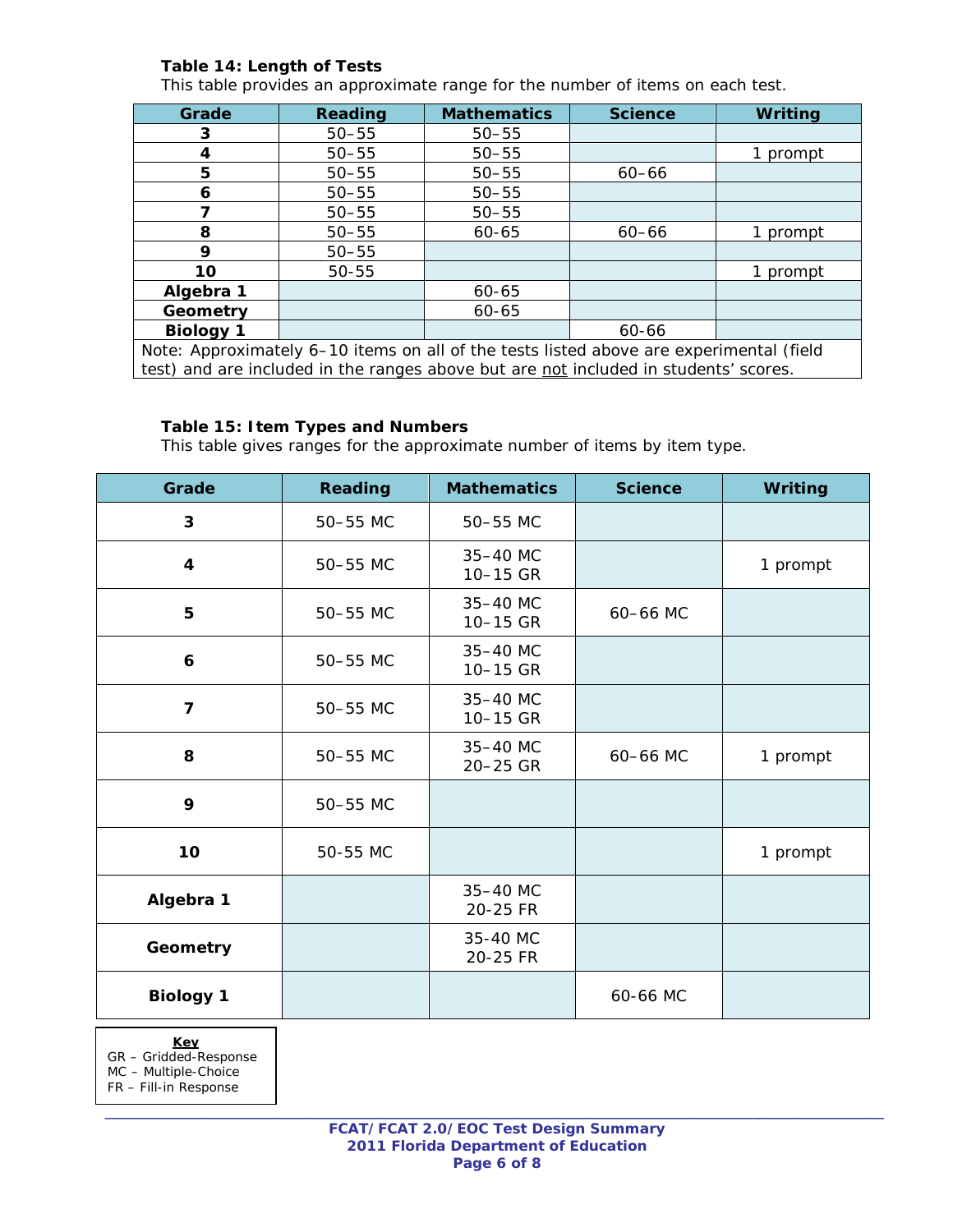# **VII. Test Design Information for Retake Assessments**

FCAT/FCAT 2.0 Retake assessments are administered to students and adults who have not passed the grade 10 assessments required for graduation. Students may also retake Florida EOC Assessments if they need to earn a passing score for course credit. Retake test administrations occur in the spring and fall for the FCAT and FCAT 2.0 each year. Tables 16-22 provide test design information for the FCAT 2.0 Reading and FCAT Reading and Mathematics Retake assessments.

| Grade        | Test                                           | Category                                  | Percentage |
|--------------|------------------------------------------------|-------------------------------------------|------------|
|              |                                                | Vocabulary                                | $15 - 25$  |
| 11 - Adult   | <b>FCAT 2.0</b>                                | <b>Reading Application</b>                | $20 - 30$  |
|              | Reading                                        | Literary Analysis: Fiction and Nonfiction | $20 - 30$  |
|              | <b>Informational Text and Research Process</b> | $25 - 35$                                 |            |
|              |                                                | Words and Phrases in Context              | $15 - 20$  |
| $11 -$ Adult | <b>FCAT</b>                                    | Main Idea, Plot, and Purpose              | $20 - 50$  |
|              | Reading                                        | <b>Comparisons and Cause/Effect</b>       | $10 - 25$  |
|              | Reference and Research                         | $20 - 40$                                 |            |
|              |                                                | Number Sense, Concepts, and Operations    | 17         |
|              |                                                | Measurement                               | 17         |
| 11 – Adult   | <b>FCAT</b>                                    | Geometry and Spatial Sense                | 25         |
|              | <b>Mathematics</b>                             | Algebraic Thinking                        | 25         |
|              |                                                | Data Analysis and Probability             | 17         |

# **Table 16: Content Categories for Reading and Mathematics Retakes**

#### **Table 17: Length of Reading Retake Passages**

| <b>Number of Words per Passage</b> |          |      |  |  |
|------------------------------------|----------|------|--|--|
| Test<br>Average<br>Range           |          |      |  |  |
| FCAT 2.0 Reading                   | 300-1500 | 1000 |  |  |
| <b>FCAT Reading</b><br>300-1700    |          | 1000 |  |  |

#### **Table 18: Reading Passage Types and Percentages for the Reading Retakes**

*Literary passages provide entertainment or inspiration and include fiction, nonfiction, poetry, and drama.* 

*Informational passages are subject-matter centered and the language may be used to*  solve problems, raise questions, provide information, or present new ideas. The context of *these passages includes everyday life outside of the classroom.*

| Test                    | <b>Literary Text</b> | <b>Informational Text</b> |
|-------------------------|----------------------|---------------------------|
| <b>FCAT 2.0 Reading</b> | 30%                  | 70%                       |
| <b>FCAT Reading</b>     | 30%                  | 70%                       |